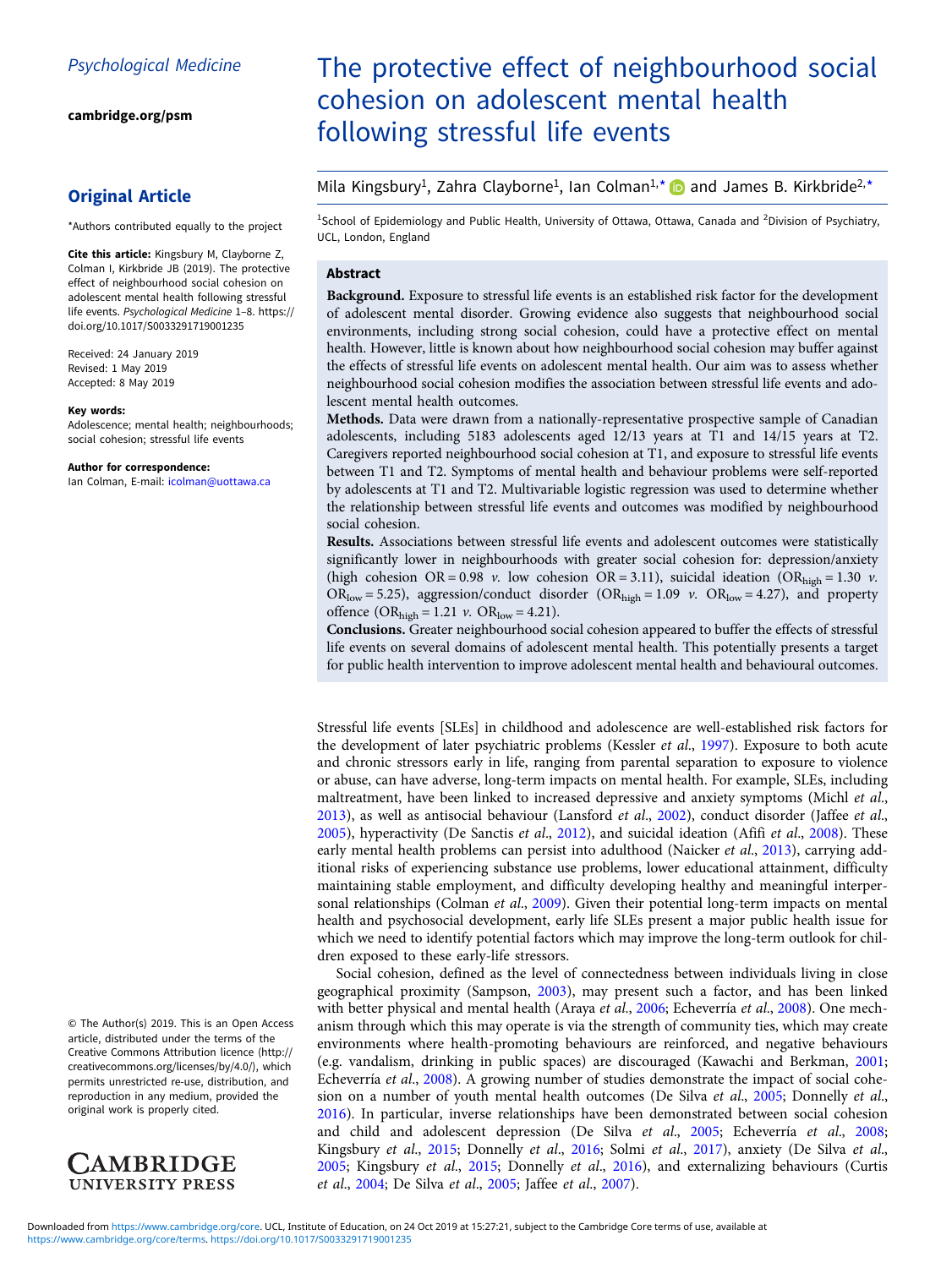Emerging research has also demonstrated that residing in highly cohesive neighbourhoods may strengthen a child's ability to positively cope with adversity (Silk et al., [2004;](#page-7-0) Jaffee et al., [2007\)](#page-6-0). For example, among children exposed to maltreatment, those who report stronger social ties with adults in their community, including their parents, extended family members, and schoolteachers, tend to report better overall adjustment compared with children who report weaker social ties with community members (Cicchetti and Rogosch, [1997;](#page-6-0) Jaffee et al., [2007\)](#page-6-0). Children with stronger community ties also score more highly on measures of resiliency, and do not present with the elevated levels of antisocial behaviour typically seen among children exposed to maltreatment (Jaffee et al., [2007](#page-6-0)). This raises the possibility that for children and adolescents exposed to SLEs, living in a cohesive community may buffer the adverse, long-term impacts of these stressors. To our knowledge, however, no population-based, longitudinal study has tested whether social cohesion moderates the relationship between childhood adversity and subsequent common mental and behavioural disorders. We therefore sought to investigate the role of neighbourhood social cohesion as a potential modifier of the associations between exposure to stressful life events in early adolescence and symptoms of mental and behavioural disorders two years later, using well-characterized longitudinal data from a large, prospective cohort. We hypothesized that neighbourhood social cohesion would buffer the effect of stressful life events on negative outcomes in adolescence.

## Methods

## Data source

Data for the present study were drawn from cycles 5 (2001–2002), 6 (2003–2004), 7 (2005–2006), and 8 (2007–2008) of the National Longitudinal Survey of Children and Youth (NLSCY). The NLSCY is a longitudinal study of Canadian children and adolescents designed to track multiple aspects of youth health and development. Stratified sampling resulted in a sample that is considered representative of children living in private homes in Canada's 10 provinces (excluding families in the Armed Forces, those living in institutions, on reserves, and in the northern Territories). Cohort members were followed prospectively, with assessments from multiple informants every two years. Statistics Canada obtained written informed consent from parents of survey respondents and regulates access of survey data through National research data centres. The present sample was based on 5913 respondents who were aged 12/13 (T1) in cycles 5, 6, or 7, and for whom data were available 2 years later at ages 14/ 15 (T2), during cycles 6, 7, or 8.

## **Measures**

#### Mental and behavioural disorders

Adolescent psychiatric symptoms were self-reported at T1 and T2 using behaviour scales adapted from questionnaires used in the Montreal Longitudinal Study and the Ontario Child Health Study (Boyle et al., [1987\)](#page-6-0). The scales were designed to identify children who would be most likely to meet DSM-III-TR criteria for a psychiatric diagnosis. Paper questionnaires were completed privately by adolescents, and returned to interviewers in a sealed envelope. For the present study, the following subscales were of interest: anxiety/depression (7 items, e.g. 'I am not as happy as other people my age'; ' I am too fearful or nervous'), physical

aggression/conduct disorder (6 items, e.g. 'I get into many fights'), property offence (6 items, e.g. 'I vandalize'), and hyperactivity/ inattention (7 items, e.g. 'I am easily distracted'; 'I am impulsive, I act without thinking'). Adolescents responded on a 3-point scale ('never or not true'; 'sometimes or somewhat true'; 'often or very true'). Subscale scores, pro-rated for item-level missingness, were provided by Statistics Canada. For each outcome, subscale scores were dichotomized at the top decile to indicate psychopathology of potential clinical relevance, consistent with previous studies (McMartin et al., [2014](#page-7-0); Kingsbury et al., [2015\)](#page-6-0).

Adolescent suicidal behaviour was assessed at T2 on the basis of two questions. First, adolescents were asked whether they had seriously considered suicide in the past 12 months, with suicidal ideation defined as answering 'yes' to this question. Second, adolescents who screened positive for suicidal ideation were additionally asked how many times they had attempted suicide in the past year. For the present study, suicide attempt was defined as one or more attempts in the past year.

#### Stressful life events [SLEs]

Adolescent exposure to SLEs in the past 2 years was reported by the person most knowledgeable about the child at T2 (hereafter referred to as 'primary caregiver'; approximately 90% were biological mothers). Respondents were asked whether the participant had experienced an event that caused the participant 'a great amount of worry or unhappiness' in the past 2 years (i.e. since baseline). Those who answered 'yes' were then asked about 13 specific life events (e.g. parental death, parental divorce/separation, abuse or fear of abuse). For the present study, we defined exposure to SLEs in the previous two years as a binary variable (any v. none).

## Neighbourhood social cohesion

Primary caregivers reported on neighbourhood social cohesion at T1. The social cohesion score was based on 5 statements, rated on a 4-point scale from 'strongly agree' to 'strongly disagree' ('people around here are willing to help their neighbours'; 'there are adults in the neighbourhood that children can look up to'; 'when I'm away from home, I know that my neighbours will keep their eyes open for possible trouble'; 'you can count on adults in this neighbourhood to watch out that children are safe and don't get in trouble'; 'if there's a problem around here, the neighbours get together to deal with it'). Scores for these items were summed to create a total score for social cohesion, ranging from 0–15. For the present study, social cohesion was dichotomized at the first quartile (i.e. comparing those in low-cohesion neighbourhoods to all others).

## **Covariates**

Adolescent sex was reported by the primary caregiver at T1.

Caregivers reported on adolescent ethnicity (white/non-white) at T1. When possible, data from earlier cycles was carried forward by Statistics Canada to replace missing data on this variable.

Depressive symptoms in the primary caregiver were assessed at T1 using the Depression Rating Scale, a shortened 12-item version of the CES-D (Radloff, [1977\)](#page-7-0). For the present study, caregiver depression was operationalized as a score in the top 10% on the depression scale.

Family poverty was assessed using the ratio of income to the corresponding low-income cut-off (LICO). LICO is defined as the income below which a family would have difficulty making ends meet, and is based on family size and geographic area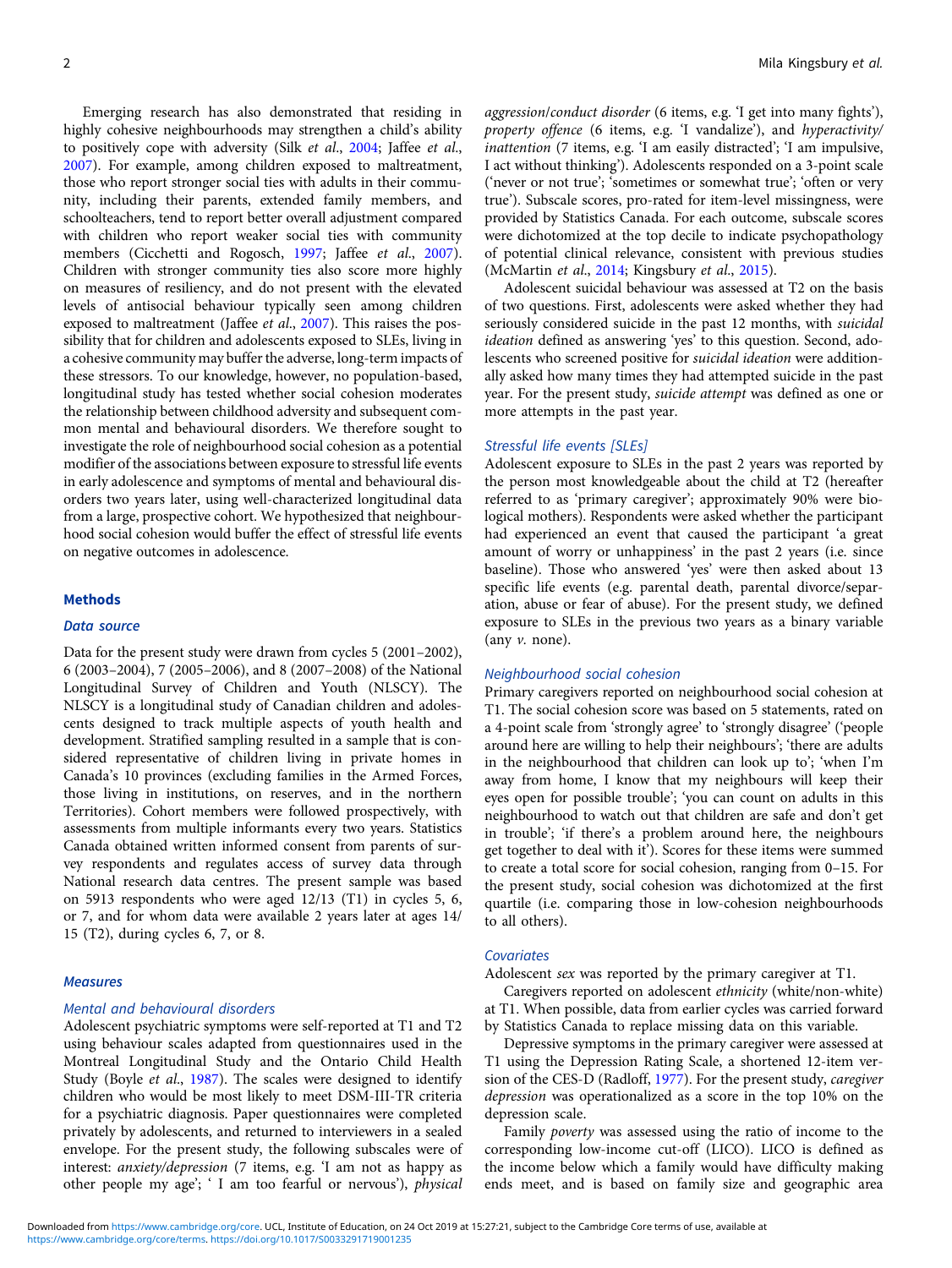(Statistics Canada, [2009](#page-7-0)). For the present analyses, this ratio was dichotomized at 1 (i.e. comparing families with incomes below and above the low-income cut-off).

Family composition was reported by the primary caregiver at T1. For the present analysis, we dichotomized this variable to consider adolescents living with two *biological parents v*. those living in other family structures (e.g. step-parent families, single-parent families, foster families).

Primary caregivers reported on their levels of social support using the 8-item social support scale. Caregivers rated their agreement with each item (e.g. 'There are people I can count on in an emergency') on a 4-point scale, from 'strongly agree' to 'strongly disagree'. For these analyses, social support was dichotomized at the bottom quartile.

Finally, perceived neighbourhood safety was assessed in the NLSCY using a 3-item scale. Caregivers rated their agreement with each statement ('It is safe to walk alone in this neighbourhood after dark'; 'It is safe for children to play outside during the day'; 'There are safe parks, playgrounds, and play spaces in this neighbourhood') on a 4-point scale, from 'strongly agree' to 'strongly disagree'. Scores on neighbourhood safety were trichotomized to reflect low (bottom 25%), average (middle 50%), and high (top 25%) safety.

#### Analysis

Separate multivariable logistic regression models were estimated for each mental health outcome. First, we established whether SLE exposure was associated with each outcome by fitting a model including baseline mental illness symptoms, stressful life events, neighbourhood social cohesion, ethnicity, sex, caregiver depression and family poverty.  $p < 0.05$  was considered to be statistically significant. To test the modifying effect of neighbourhood social cohesion on the association between SLE exposure and each outcome, we fitted an interaction term between SLE exposure and social cohesion, and tested whether this improved model fit via Score  $\chi^2$  tests. In the presence of effect modification, we reported stratified effects of SLEs on each outcome, in low and higher social cohesion neighbourhoods, as defined above. Normalized survey weights based on derived weights generated by Statistics Canada were used to take into account the complex survey design. Cases with missing data on the exposure (SLEs) or effect modifier (neighbourhood cohesion) were listwise deleted. All analyses were conducted using SAS software (version 9.3, SAS Institute Inc., Cary, NC, USA).

## Results

Adolescents who had experienced SLEs in the past 2 years were more likely to be white, have a depressed primary caregiver, have a family income below the corresponding low-income cutoff, and were less likely to be living with two biological parents ([Table 1](#page-3-0)).

## Predicting adolescent mental health

The available sample size with complete data varied depending on the outcome investigated, from 3629 for hyperactivity to 3776 for suicidality ([Fig. 1\)](#page-3-0). Those missing data on T1 variables (cohesion, baseline mental health symptoms) were more likely to be male, non-white, living with a depressed caregiver, living in poverty, in low safety neighbourhoods, have a caregiver with low social support, and less likely to be living with 2 biological parents (online Supplementary eTable S1). Those who dropped out between T1 and T2 were more likely to be male, white, and to live in neighbourhoods characterized by low cohesion and low safety (online Supplementary eTable S2).

#### Depression/anxiety

In our main model, living in a cohesive neighbourhood was protective against adolescent depression/anxiety (OR 0.62, 95% CI 0.43–0.90; [Table 2](#page-4-0)). There was a significant interaction between SLEs and neighbourhood cohesion ( $\chi^2 = 14.98$ ,  $p < 0.001$ ; [Table 3](#page-5-0)). In low-cohesion neighbourhoods, SLEs were significantly and positively associated with adolescent depression/anxiety (OR 3.11, 95% CI 1.64–5.90), but no effect was observed in higher cohesion neighbourhoods (OR 0.99, 95% CI 0.71–1.37).

#### Suicidal ideation

Adolescents who had experienced SLEs in the past two years were more likely to report suicidal ideation than those who had not (OR 1.54, 95% CI 1.14–2.07). However, this main effect was superseded by a significant interaction between SLEs and neighbourhood cohesion ( $\chi^2$  = 7.52, p = .006); thus, the effect of SLEs on adolescent suicidal ideation was substantially greater in low social cohesion neighbourhoods (OR 5.25, 95% CI 2.23–1.32) than higher cohesion neighbourhoods (OR 1.30, 95% CI 0.94– 1.81, [Table 3\)](#page-5-0).

#### Suicide attempt

Similarly to our findings for suicidal ideation, adolescents who had experienced SLEs in the past two years were also more likely to have attempted suicide than those who had not (OR 1.74, 95% CI 1.16–2.59). The interaction between SLEs and neighbourhood social cohesion was not statistically significant  $(\chi^2 = 2.79, p = 0.094;$  [Table 3\)](#page-5-0); however, inspection of the stratified results suggested that SLEs had a significant effect on suicide attempt among adolescents in low cohesion neighbourhoods (OR 3.02, 95% CI 1.24–7.37) but not higher cohesion neighbourhoods (OR 1.44, 95% CI 0.90–2.29).

#### Aggression/conduct disorder

Adolescents who had experienced SLEs had higher odds of elevated aggressive/conduct symptoms (OR 1.44, 95% CI 1.08– 1.91). The interaction between SLEs and neighbourhood cohesion was also statistically significant ( $\chi^2$  = 10.90,  $p$  < 0.001), and as for most other outcomes, the effect of SLEs was stronger in lowcohesion neighbourhoods (OR 4.49, 95% CI 2.23–8.19), but absent in higher cohesion neighbourhoods ([Table 3\)](#page-5-0).

#### Property offence

Similarly, the experience of SLEs was associated with increased risk of property offence (OR 1.50, 95% CI 1.14–1.86), with strong evidence of an interaction between SLEs and neighbourhood cohesion ( $\chi^2$  = 8.68, p = .003) suggesting that this association was significantly stronger in low social cohesion neighbourhoods (OR 4.21, 95% CI 2.28–7.76) than in higher social cohesion neighbourhoods (OR 1.21, 95% CI 0.92–1.60, [Table 3\)](#page-5-0).

## Hyperactivity

Neither stressful life events, neighbourhood social cohesion, nor their interaction significantly predicted adolescent hyperactivity [\(Tables 2](#page-4-0) and [3\)](#page-5-0).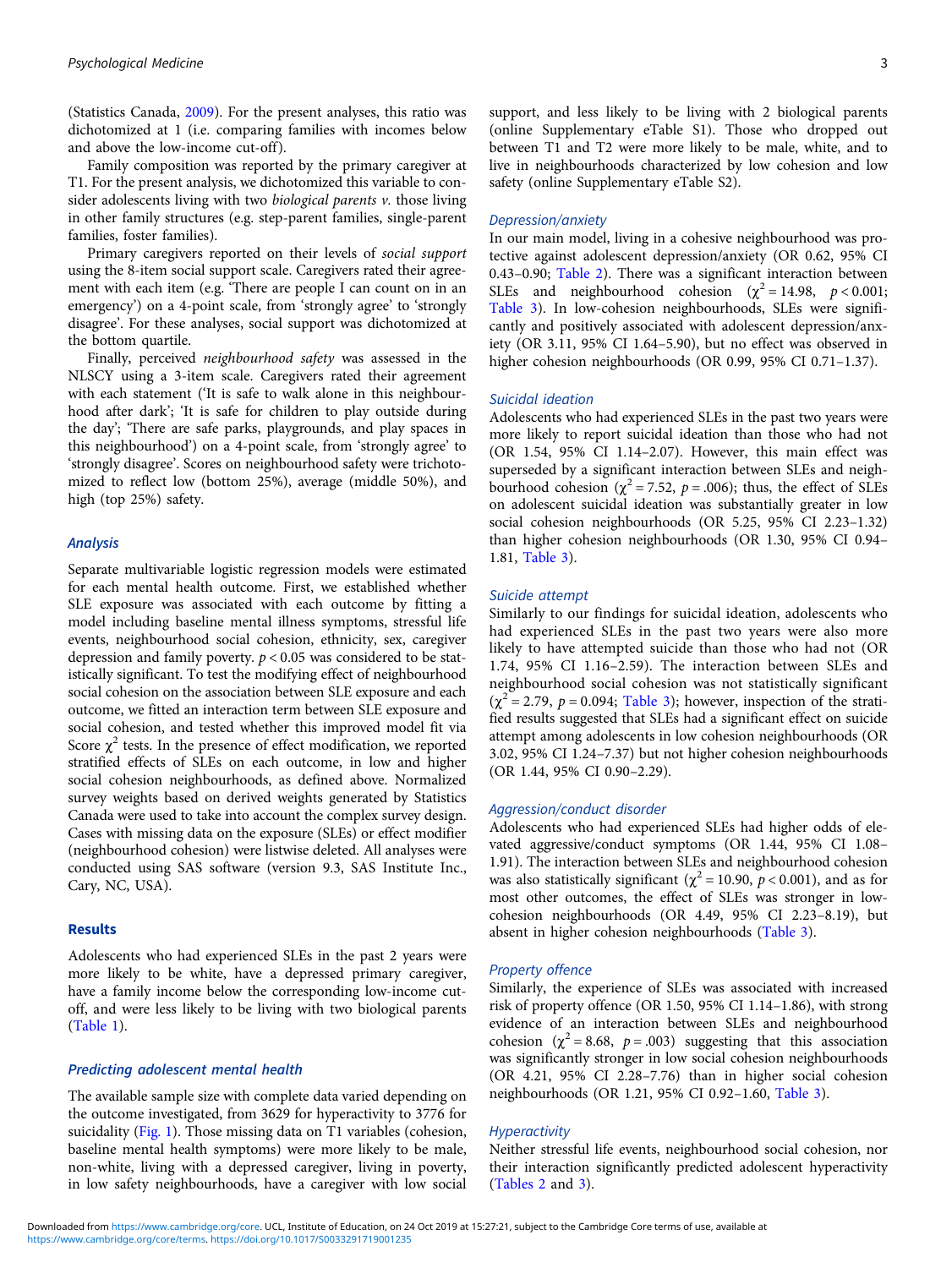<span id="page-3-0"></span>Table 1. Sample characteristics by exposure to stressful life events (SLEs) (weighted percentages)<sup>a</sup>

|                                    | Total sample | No SLEs in past 2 years | 1 or more SLE in past 2 years |          |           |
|------------------------------------|--------------|-------------------------|-------------------------------|----------|-----------|
|                                    | $N = 5913$   | $n = 4567$ (78.7%)      | $n = 1320$ (21.3%)            | $\chi^2$ | $p$ value |
| Sex (female)                       | 48.7%        | 48.7%                   | 48.7%                         | 0.002    | 0.968     |
| Child ethnicity (non-white)        | 9.40%        | 10.63%                  | 4.89%                         | 36.51    | < 0.001   |
| Primary caregiver depressed        | 9.05%        | 7.90%                   | 13.31%                        | 34.22    | < 0.001   |
| Below low income cut-off           | 12.83%       | 11.79%                  | 16.67%                        | 21.09    | < 0.001   |
| Living with two biological parents | 69.21%       | 71.21%                  | 61.85%                        | 40.86    | < 0.001   |
| Low social support                 | 12.61%       | 12.52%                  | 12.96%                        | 0.17     | 0.678     |
| Low neighbourhood safety           | 17.25%       | 17.08%                  | 17.88%                        | 1.81     | 0.405     |
| Low neighbourhood cohesion         | 16.07%       | 16.33%                  | 15.05%                        | 1.02     | 0.312     |

<sup>a</sup>Raw frequencies in each cell are not given, in accordance with Statistics Canada guidelines



Fig. 1. Sample size flow diagram.

## Sensitivity analysis

We conducted a *post hoc* sensitivity analysis exploring the effects of exposure to SLEs across three levels of neighbourhood social cohesion (bottom 25%; middle 50%; top 25%). Results (online Supplementary eTable S3) suggested that the moderating effects of social cohesion were largely constrained to the lowest quartile: SLEs were significantly associated with mental health and behavioural outcomes at the lowest levels of social cohesion, but not in moderate or high cohesion neighbourhoods.

## Discussion

The association between SLEs and four out of six major mental health or behavioural outcomes in young adolescents was stronger amongst those living in low social cohesion neighbourhoods than higher social cohesion neighbourhoods measured two years earlier in this longitudinal cohort study. A trend to this effect was found for a fifth outcome, suicide attempts, although no discernable effects were apparent for our final outcome, hyperactivity. Associations between exposure to SLEs and psychiatric symptoms were attenuated to the null for adolescents living in neighbourhoods with higher levels of social cohesion. These results could not be explained by differences in income, sex, ethnicity, family structure, social support, neighbourhood safety, mental health at baseline, or depression in the primary caregiver. The consistency of our results suggest that neighbourhood social cohesion may effectively buffer children and adolescents from the otherwise potentially deleterious effects that SLEs can have on future mental health and behavioural problems. If causal, our findings strongly suggest that efforts to improve neighbourhood social cohesion, specifically here, amongst teenagers, will have positive effects on future mental health.

#### Neighbourhood social cohesion and mental health

Social cohesion was, on its own, associated with only one of the adolescent mental health outcomes assessed – symptoms of depression and anxiety. Across the majority of outcomes, higher social cohesion appeared to buffer the effects of exposure to SLEs. Among adolescents residing in neighbourhoods characterized by low social cohesion, the recent experience of SLEs was associated with increased risk of depression/anxiety, suicide ideation and attempt, aggression/conduct disorder, and property offence. In higher cohesion neighbourhoods, the effects of SLEs on these psychiatric symptoms were attenuated to the null. Exposure to SLEs in childhood and adolescence has been consistently linked to later psychiatric illness (Kessler et al., [1997;](#page-6-0) Anda et al., [2006](#page-6-0); Schilling et al., [2007](#page-7-0)), including internal-izing(Chapman et al., [2004](#page-6-0); Schilling et al., [2007](#page-7-0)) and externalizing problems (Schilling et al., [2007;](#page-7-0) Baglivio et al., [2014\)](#page-6-0), and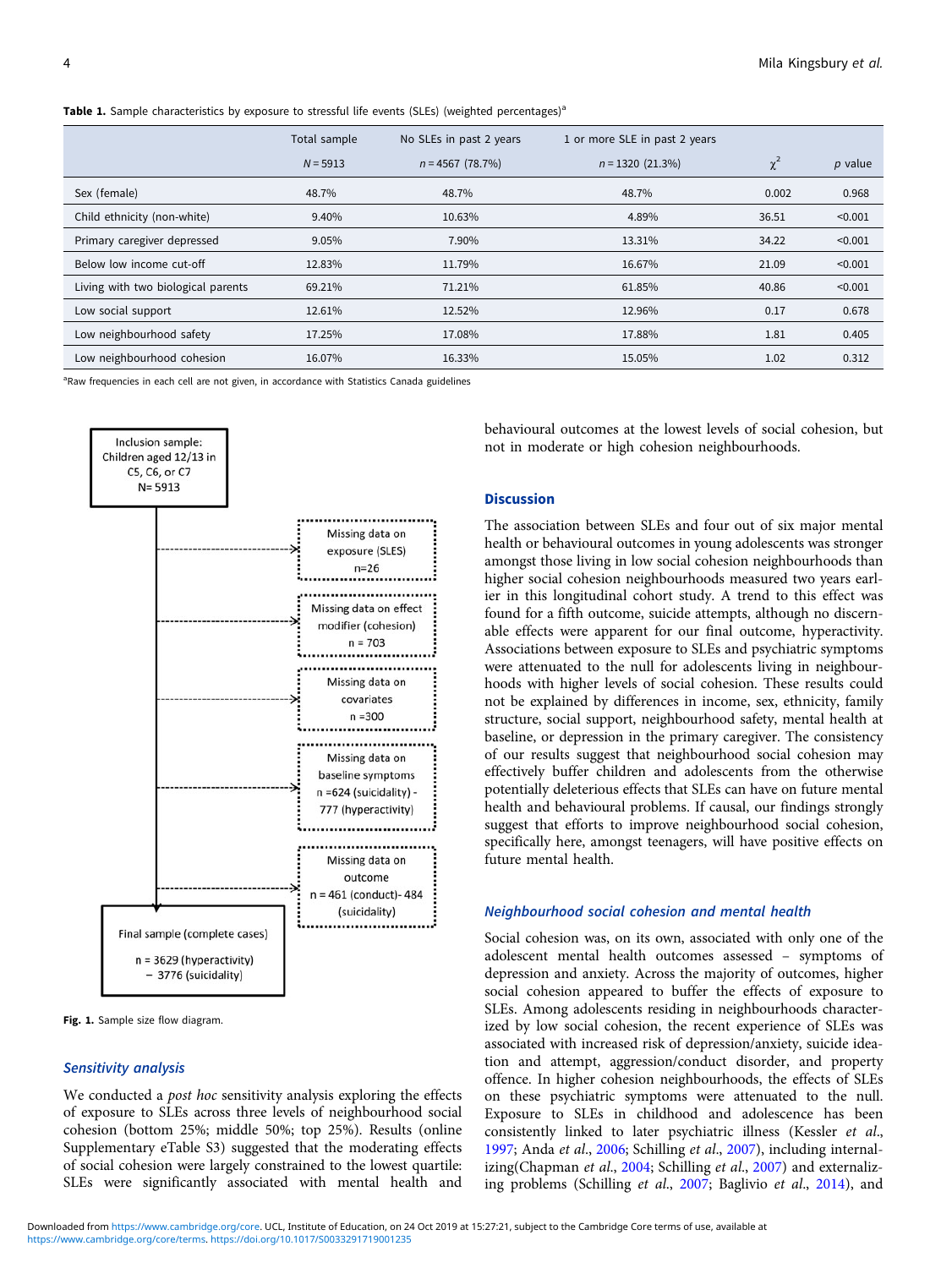|                                              | Depression/anxiety |      | Suicidal ideation |           | Suicide attempt |       | Conduct disorder |      | Property offence |           |       | Hyperactivity |           |      |      |           |        |      |
|----------------------------------------------|--------------------|------|-------------------|-----------|-----------------|-------|------------------|------|------------------|-----------|-------|---------------|-----------|------|------|-----------|--------|------|
|                                              | 95% CI             |      |                   |           | 95% CI          |       | 95% CI           |      |                  | 95% CI    |       |               | 95% CI    |      |      |           | 95% CI |      |
|                                              | <b>OR</b>          | low  | high              | <b>OR</b> | low             | high  | <b>OR</b>        | low  | high             | <b>OR</b> | low   | high          | <b>OR</b> | low  | high | <b>OR</b> | low    | high |
| Stressful life events                        | 1.26               | 0.95 | 1.67              | 1.54      | 1.14            | 2.07  | 1.74             | 1.16 | 2.59             | 1.44      | 1.08  | 1.91          | 1.50      | 1.14 | 1.86 | 1.10      | 0.85   | 1.43 |
| Neighbourhood cohesion                       | 0.62               | 0.43 | 0.90              | 0.82      | 0.55            | 1.21  | 1.30             | 0.80 | 2.11             | 1.20      | 0.85  | 1.70          | 0.99      | 0.72 | 1.36 | 0.93      | 0.68   | 1.26 |
| Female sex                                   | 2.81               | 2.15 | 3.66              | 2.35      | 1.77            | 3.12  | 3.53             | 2.29 | 5.45             | 0.58      | 0.43  | 0.72          | 0.73      | 0.59 | 0.91 | 1.09      | 0.88   | 1.36 |
| Child ethnicity (non-white)                  | 1.63               | 1.12 | 2.37              | 0.76      | 0.45            | 1.29  | 0.91             | 0.47 | 1.79             | 1.39      | 0.93  | 2.08          | 0.75      | 0.49 | 1.12 | 2.15      | 1.54   | 3.01 |
| Caregiver depression                         | 1.69               | 1.15 | 2.48              | 1.03      | 0.65            | 1.64  | 1.11             | 0.60 | 2.07             | 1.40      | 0.93  | 2.09          | 1.32      | 0.92 | 1.89 | 2.43      | 1.75   | 3.37 |
| Poverty                                      | 0.71               | 0.47 | 1.08              | 0.64      | 0.40            | 1.02  | 0.30             | 0.14 | 0.66             | 1.60      | 1.211 | 2.32          | 1.42      | 1.02 | 1.97 | 1.31      | 0.94   | 1.82 |
| Family structure (two<br>biological parents) | 0.86               | 0.65 | 1.12              | 0.52      | 0.39            | 0.69  | 0.42             | 0.29 | 0.63             | 0.85      | 0.64  | 1.13          | 0.69      | 0.55 | 0.88 | 0.76      | 0.59   | 0.97 |
| Low social support                           | 1.00               | 0.70 | 1.44              | 0.70      | 0.45            | 1.09  | 0.48             | 0.25 | 0.95             | 0.66      | 0.43  | 1.01          | 0.93      | 0.66 | 1.30 | 1.01      | 0.73   | 1.39 |
| Average neighbourhood<br>safety (ref: low)   | 1.05               | 0.75 | 1.47              | 1.16      | 0.78            | 1.71  | 0.99             | 0.60 | 1.65             | 1.39      | 0.96  | 2.02          | 1.63      | 1.16 | 2.28 | 6.79      | 5.24   | 8.80 |
| High neighbourhood<br>safety (ref: low)      | 0.66               | 0.43 | 1.02              | 0.84      | 0.52            | 1.36  | 0.65             | 0.33 | 1.25             | 1.01      | 0.64  | 1.60          | 1.39      | 0.94 | 2.07 | 1.11      | 0.75   | 1.64 |
| High time 1 symptoms                         | 5.48               | 4.07 | 7.38              | 11.11     | 7.94            | 15.55 | 9.98             | 5.83 | 17.10            | 7.96      | 5.99  | 10.57         | 7.01      | 5.37 | 9.17 | 6.79      | 5.24   | 8.80 |

<span id="page-4-0"></span>Table 2. Results of logistic regression predicting adolescent mental health outcomes

OR, Odds ratio; 95% CI, 95% confidence intervals. Note: Statistically significant effects are shown in bold.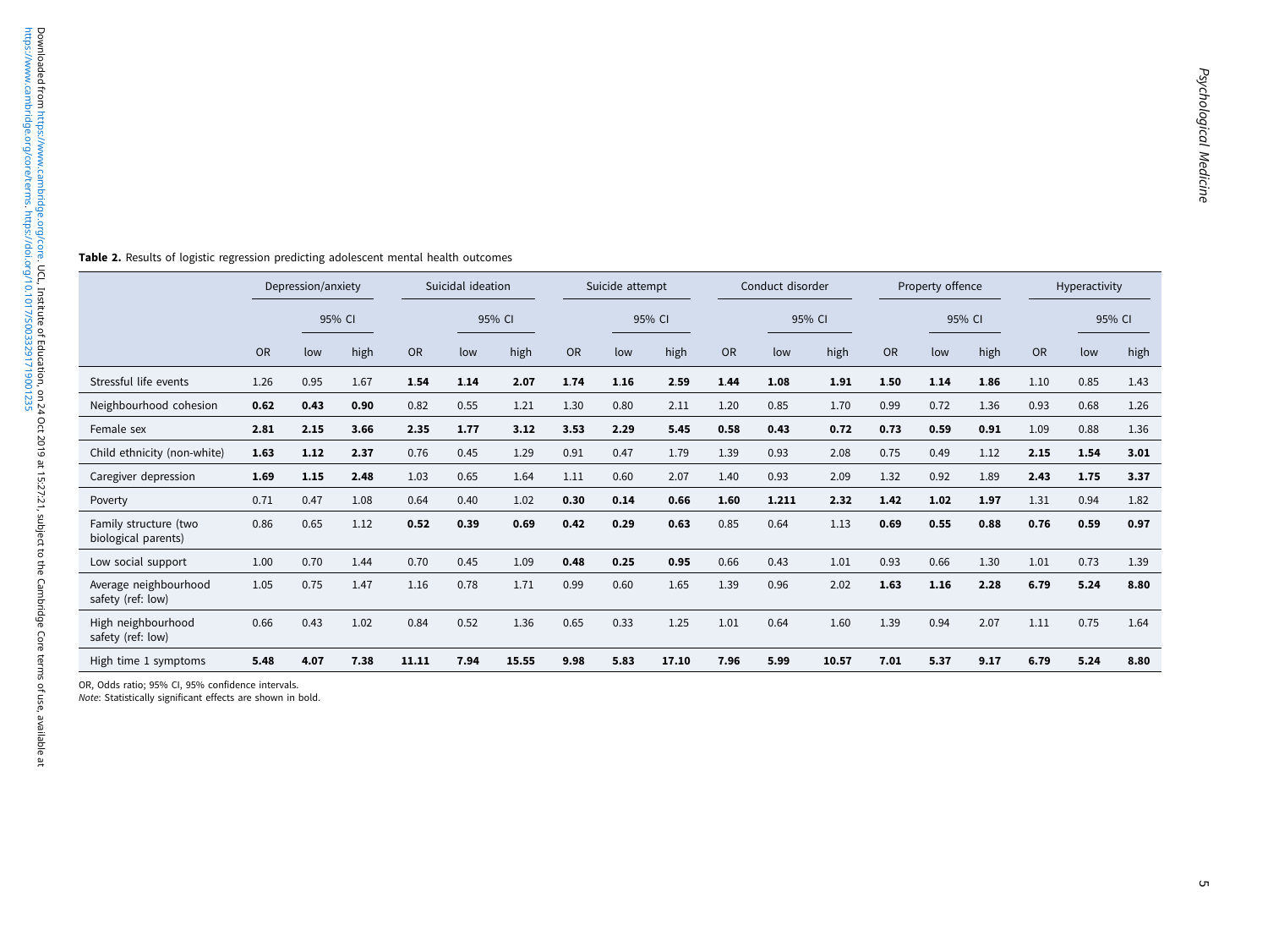<span id="page-5-0"></span>Table 3. Effects of stressful life events on adolescent mental health outcomes, stratified by level of neighbourhood cohesion<sup>a</sup>

|                    |                          |           |           | Low neighbourhood cohesion |       |           | Higher neighbourhood cohesion |          |  |  |
|--------------------|--------------------------|-----------|-----------|----------------------------|-------|-----------|-------------------------------|----------|--|--|
|                    | SLE*cohesion interaction |           |           | (95% CI)                   |       |           |                               | (95% CI) |  |  |
|                    | Score $\chi^2$           | $p$ value | <b>OR</b> | lower                      | upper | <b>OR</b> | lower                         | upper    |  |  |
| Depression/Anxiety | 14.98                    | < 0.001   | 3.11      | 1.64                       | 5.90  | 0.99      | 0.71                          | 1.37     |  |  |
| Suicidal ideation  | 7.52                     | 0.006     | 5.25      | 2.28                       | 12.08 | 1.30      | 0.94                          | 1.81     |  |  |
| Suicide attempt    | 2.79                     | 0.094     | 3.02      | 1.24                       | 7.37  | 1.44      | 0.90                          | 2.29     |  |  |
| Conduct disorder   | 10.90                    | 0.001     | 4.27      | 2.23                       | 8.19  | 1.09      | 0.78                          | 1.52     |  |  |
| Property offence   | 8.68                     | 0.003     | 4.21      | 2.28                       | 7.76  | 1.21      | 0.92                          | 1.60     |  |  |
| Hyperactivity      | 0.27                     | 0.60      | 1.01      | 0.53                       | 1.93  | 1.15      | 0.87                          | 1.54     |  |  |

95% CI, 95% confidence interval.

*Note:* significant  $\chi^2$ s and odds ratios (ORs) are presented in bold.<br><sup>a</sup> Adjusted for child sex, ethnicity caregiver denression, and family

<sup>a</sup>Adjusted for child sex, ethnicity, caregiver depression, and family poverty.

suicidal behaviour (Isohookana et al., [2013](#page-6-0)). Few studies have previously investigated whether neighbourhood social cohesion buffers such stressors, although one study showed that higher perceived neighbourhood cohesion attenuated the effects of maternal hostility on child externalizing behaviours, including symptoms of conduct disorder and property offences (Silk et al., [2004\)](#page-7-0). Two further studies from the same sample have shown that greater neighbourhood social cohesion moderates the effects of childhood poly-victimization on early and late adolescent psychotic symptoms (Crush et al., [2018](#page-6-0)a, [2018](#page-6-0)b). Our results suggest similar mechanisms may be at play with regards to neighbourhood social cohesion.

At the individual level, social support has long been hypothesized to buffer against the effects of stress (Cohen and Wills, [1985\)](#page-6-0) on mental health. Evidence suggests this may operate in at least two ways (Kawachi and Berkman, [2001](#page-6-0)). First, the perceived availability of social support can lead to more benign cognitive appraisals of stressors as they are encountered, and second, the experience of social support during a time of stress can lead to a dampening of the behavioural and even physiological responses to stressors (Kawachi and Berkman, [2001](#page-6-0)). Similar mechanisms may apply to adolescents living in socially cohesive neighbourhoods following exposure to an SLE. Notably, our results were not explained by caregiver social support at the individual level, suggesting that social processes operating at the wider neighbourhood environment may be at play. It is also possible that those living in more socially cohesive neighbourhoods benefit from social learning via increased exposure to multiple adult role models, or more generally from positive emotional and instrumental support between neighbours (Silk et al., [2004](#page-7-0)). Our findings suggest further longitudinal research is warranted to tease out potential pathways between SLEs, social cohesion and adolescent mental health.

## Alternate interpretations

Results of sensitivity analysis suggested that the moderating effects of social cohesion were most pronounced for children living in neighborhoods with the lowest levels of social cohesion; that is, there may be a threshold of social cohesion above which additional incremental improvements have little effect on resilience. Alternately, these results can be viewed as evidence for a 'double disadvantage' effect, whereby the deleterious effects of life stressors on mental health are only evident among adolescents

additionally exposed to suboptimal neighbourhood conditions. Beyond social cohesion, other neighbourhood factors have also been reported to moderate the associations between acute SLEs and psychiatric outcomes, but only below certain thresholds; for example, strong associations between SLEs and increased aggression appear to be restricted to children living in the most econom-ically disadvantaged neighbourhoods (Attar et al., [1994](#page-6-0)). Importantly, our findings were impervious to adjustment for neighbourhood safety, lending credence to the possibility that neighbourhood social cohesion had moderating effects on various mental health outcomes following exposure to SLEs, over and above the influence of neighbourhood structural disadvantage. Whether these results are interpreted as a buffering effect of higher levels of social cohesion, or an amplification of the negative effects of SLEs by low social cohesion, they nonetheless suggest that improving low social cohesion may have beneficial consequences for youth exposed to life stress.

## Strengths and limitations

We acknowledge some limitations to the present study. Caregiver report of neighbourhood social cohesion may reflect certain aspects of their personality and behaviour, introducing bias. For example, parents who are actively involved in the community may also be more likely to promote adaptive behaviour in their children. We sought to minimise this by adjusting for caregiver depression and individual-level social support, however, we were unable to control for other aspects of the primary caregiver's mental health and behaviour, including parenting practices. Adolescent psychiatric symptoms were assessed using self-report scales, and as such may not reflect psychiatric diagnoses. Although these scales were designed to correspond to DSM-III criteria, they are not intended as diagnostic instruments. SLEs were assessed via retrospective caregiver report between T1 and T2. While such data are potentially subject to recall bias (Colman et al., [2016](#page-6-0)), it has been suggested that self reports can be reliable for relatively rare and important events (i.e. death, divorce) (Schwarz, [2007\)](#page-7-0). The short timeframe for recall in the present study also increases confidence in the reliability of the reports. For certain events (i.e. abuse, fear of abuse or parental alcohol abuse), caregivers may have withheld information out of fear of recrimination or social desirability. Future studies may need to use a multi-informant approach to assess exposure to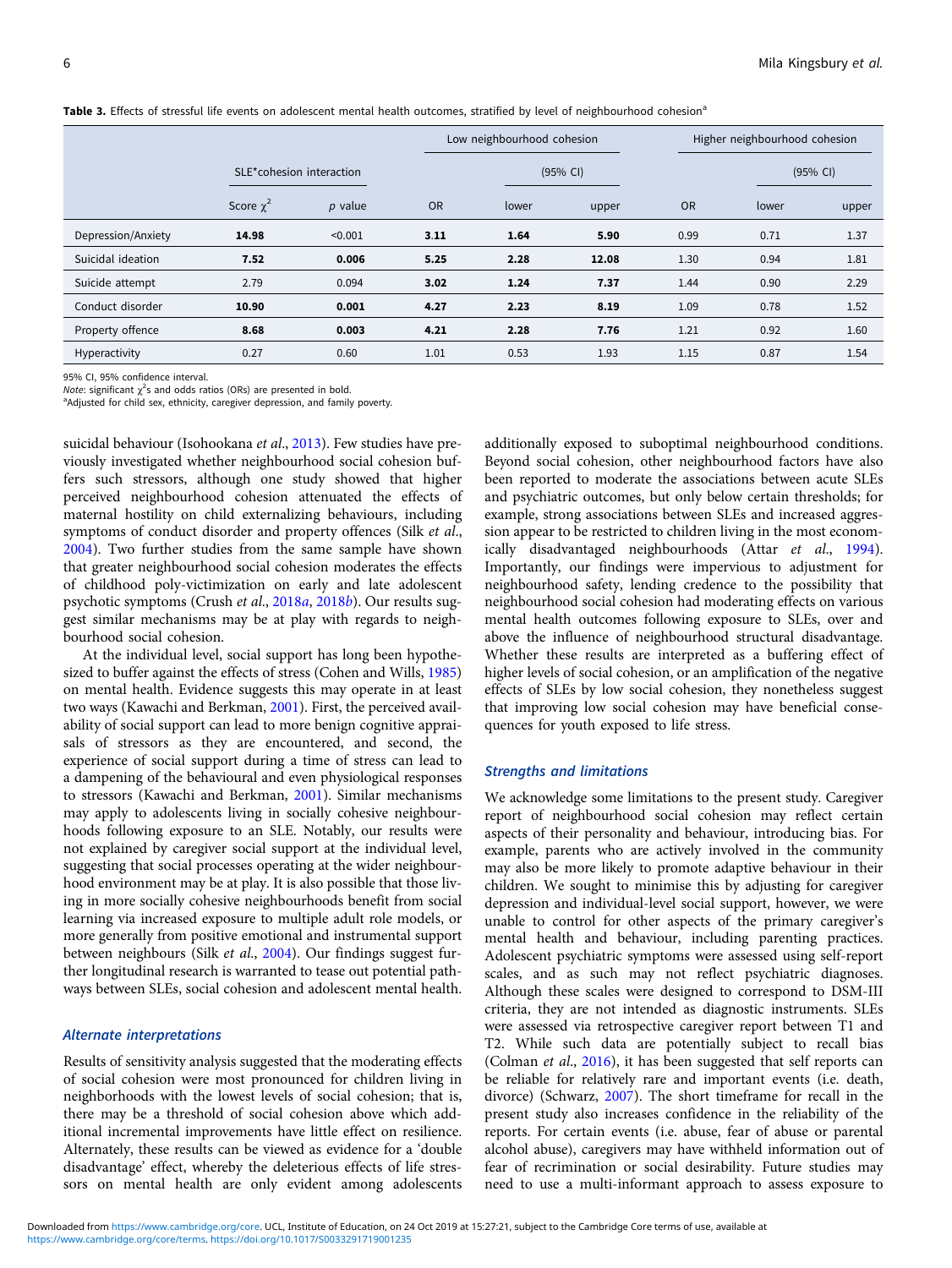<span id="page-6-0"></span>stressful life events in a more objective way. Finally, we did not differentiate between the 13 different types of stressors assessed. However, studies examining multiple types of adverse childhood experiences have reported largely non-specific effects on mental health (Schilling et al., [2007\)](#page-7-0).

These limitations were balanced by notable strengths. Our study leveraged data from a large population-based prospective sample of adolescents. Additionally, the use of prospectively collected data and adjustment for baseline symptoms allowed for clarity in the temporality of relationships between neighbourhood cohesion and mental health.

## Public health implications

The consistency of our findings strengthens the possibility that neighbourhood cohesion in early adolescence may mitigate mental health problems for teenagers exposed to stressful life events in childhood. Given adolescence is a key period for the emergence of mental health disorders (Patton et al., [2016\)](#page-7-0), which often predicts worse adulthood physical, mental and social outcomes (Naicker et al., [2013;](#page-7-0) Patton et al., [2014\)](#page-7-0), identifying modifiable prevention targets is a central public mental health concern. We suggest that selected intervention strategies to promote social integration amongst youth who have recently experienced SLEs could be warranted, particularly given that over 1 in 5 adolescents in our sample had experienced at least one SLE in the two years before assessment. These could include helping such individuals develop and maintain peer relationships, known to be of central importance to adolescent health and well-being (Patton et al., [2016\)](#page-7-0), or by establishing or enhancing school- or community-based initiatives which promote conditions for greater prosocial behaviours (van den Bos et al., [2018](#page-7-0)) and social cohesion (Donnelly et al., 2016).

**Supplementary material.** The supplementary material for this article can be found at [https://doi.org/10.1017/S0033291719001235.](https://doi.org/10.1017/S0033291719001235)

Acknowledgements. The authors would like to thank the NLSCY participants, whose participation made this study possible. This paper is based on data from Statistics Canada, and the opinions expressed do not represent the views of Statistics Canada.

Financial support. This work was supported by a Sir Henry Dale Fellowship for JBK, jointly funded by the Wellcome Trust and the Royal Society (Grant No. 101272/Z/13/Z). This research was undertaken, in part, thanks to funding from the Canada Research Chairs program for IC.

#### Conflict of interest. None.

Ethical standards. The authors assert that all procedures contributing to this work comply with the ethical standards of the relevant national and institutional committees on human experimentation and with the Helsinki Declaration of 1975, as revised in 2008.

#### References

- Afifi TO, Enns MW, Cox BJ, Asmundson GJG, Stein MB and Sareen J (2008) Population attributable fractions of psychiatric disorders and suicide ideation and attempts associated with adverse childhood experiences. American Journal of Public Health 98, 946–952.
- Anda RF, Felitti VJ, Bremner JD, Walker JD, Whitfield C, Perry BD, Dube SR and Giles WH (2006) The enduring effects of abuse and related adverse experiences in childhood. European Archives of Psychiatry and Clinical Neuroscience 256, 174–186.
- Araya R, Dunstan F, Playle R, Thomas H, Palmer S and Lewis G (2006) Perceptions of social capital and the built environment and mental health. Social Science & Medicine 62, 3072–3083.
- Attar BK, Guerra NG and Tolan PH (1994) Neighborhood disadvantage, stressful life events and adjustments in urban elementary-school children. Journal of Clinical Child Psychology 23, 391–400.
- Baglivio MT, Epps N, Swartz K, Sayedul Huq M, Sheer A and Hardt NS (2014) The prevalence of adverse childhood experiences (ACE) in the lives of juvenile offenders. OJJDP Journal of Juvenile Justice 3, 1–18.
- Boyle MH, Offord DR, Hofmann HG, Catlin GP, Byles JA, Cadman DT, Crawford JW, Links PS, Rae-Grant NI and Szatmari P (1987) Ontario Child Health Study: I. Methodology. Archives of General Psychiatry 44, 826–831.
- Chapman DP, Whitfield CL, Felitti VJ, Dube SR, Edwards VJ and Anda RF (2004) Adverse childhood experiences and the risk of depressive disorders in adulthood. Journal of Affective Disorders 82, 217–225.
- Cicchetti D and Rogosch FA (1997) The role of self-organization in the promotion of resilience in maltreated children. Development and Psychopathology 9, 797–815.
- Cohen S and Wills TA (1985) Stress, social support, and the buffering hypothesis. Psychological Bulletin 98, 310–357.
- Colman I, Murray J, Abbott RA, Maughan B, Kuh D, Croudace TJ and Jones PB (2009) Outcomes of conduct problems in adolescence: 40 Year follow-up of national cohort. BMJ (Online) 338, 208–211.
- Colman I, Kingsbury M, Garad Y, Zeng Y, Naicker K, Patten S, Jones PB, Wild TC and Thompson AH (2016) Consistency in adult reporting of adverse childhood experiences. Psychological Medicine 46, 543–549.
- Crush E, Arseneault L, Jaffee SR, Danese A and Fisher HL (2018a) Protective factors for psychotic symptoms among poly-victimized children. Schizophrenia Bulletin 44, 691–700.
- Crush E, Arseneault L, Moffitt TE, Danese A, Caspi A, Jaffee SR, Matthews T and Fisher HL (2018b) Protective factors for psychotic experiences amongst adolescents exposed to multiple forms of victimization. Journal of Psychiatric Research 104, 32–38.
- Curtis LJ, Dooley MD and Phipps SA (2004) Child well-being and neighbourhood quality: evidence from the Canadian National Longitudinal Survey of Children and Youth. Social Science & Medicine 58, 1917-1927.
- De Sanctis VA, Nomura Y, Newcorn JH and Halperin JM (2012) Childhood maltreatment and conduct disorder: Independent predictors of criminal outcomes in ADHD youth. Child Abuse and Neglect 36, 782–789.
- De Silva MJ, McKenzie K, Harpham T and Huttly SR (2005) Social capital and mental illness: a systematic review. Journal of Epidemiology and Community Health 59, 619–627.
- Donnelly L, McLanahan S, Brooks-Gunn J, Garfinkel I, Wagner BG, Jacobsen WC, Gold S and Gaydosh L (2016) Cohesive neighborhoods where social expectations are shared may have positive impact on adolescent mental health. Health Affairs 35, 2083–2091.
- Echeverría S, Diez-Roux AV, Shea S, Borrell LN and Jackson S (2008) Associations of neighborhood problems and neighborhood social cohesion with mental health and health behaviors: the Multi-Ethnic Study of Atherosclerosis. Health & Place 14, 853-865.
- Isohookana R, Riala K, Hakko H and Räsänen P (2013) Adverse childhood experiences and suicidal behavior of adolescent psychiatric inpatients. European Child & Adolescent Psychiatry 22, 13–22.
- Jaffee SR, Caspi A, Moffitt TE, Dodge KA, Rutter M, Taylor A and Tully LA (2005) Nature X nurture: Genetic vulnerabilities interact with physical maltreatment to promote conduct problems. Development and Psychopathology 17, 67–84.
- Jaffee SR, Caspi A, Moffitt TE, Polo-Tomás M and Taylor A (2007) Individual, family, and neighborhood factors distinguish resilient from nonresilient maltreated children: a cumulative stressors model. Child Abuse and Neglect 31, 231–253.
- Kawachi I and Berkman LF (2001) Social ties and mental health. Journal of Urban Health-Bulletin of the New York Academy of Medicine 78, 458–467.
- Kessler RC, Davis CG and Kendler KS (1997) Childhood adversity and adult psychiatric disorder in the US National Comorbidity Survey. Psychological Medicine 27, 1101–1119.
- Kingsbury M, Kirkbride JB, McMartin SE, Wickham ME, Weeks M and Colman I (2015) Trajectories of childhood neighbourhood cohesion and adolescent mental health: Evidence from a national Canadian cohort. Psychological Medicine 45, 3239–3248.